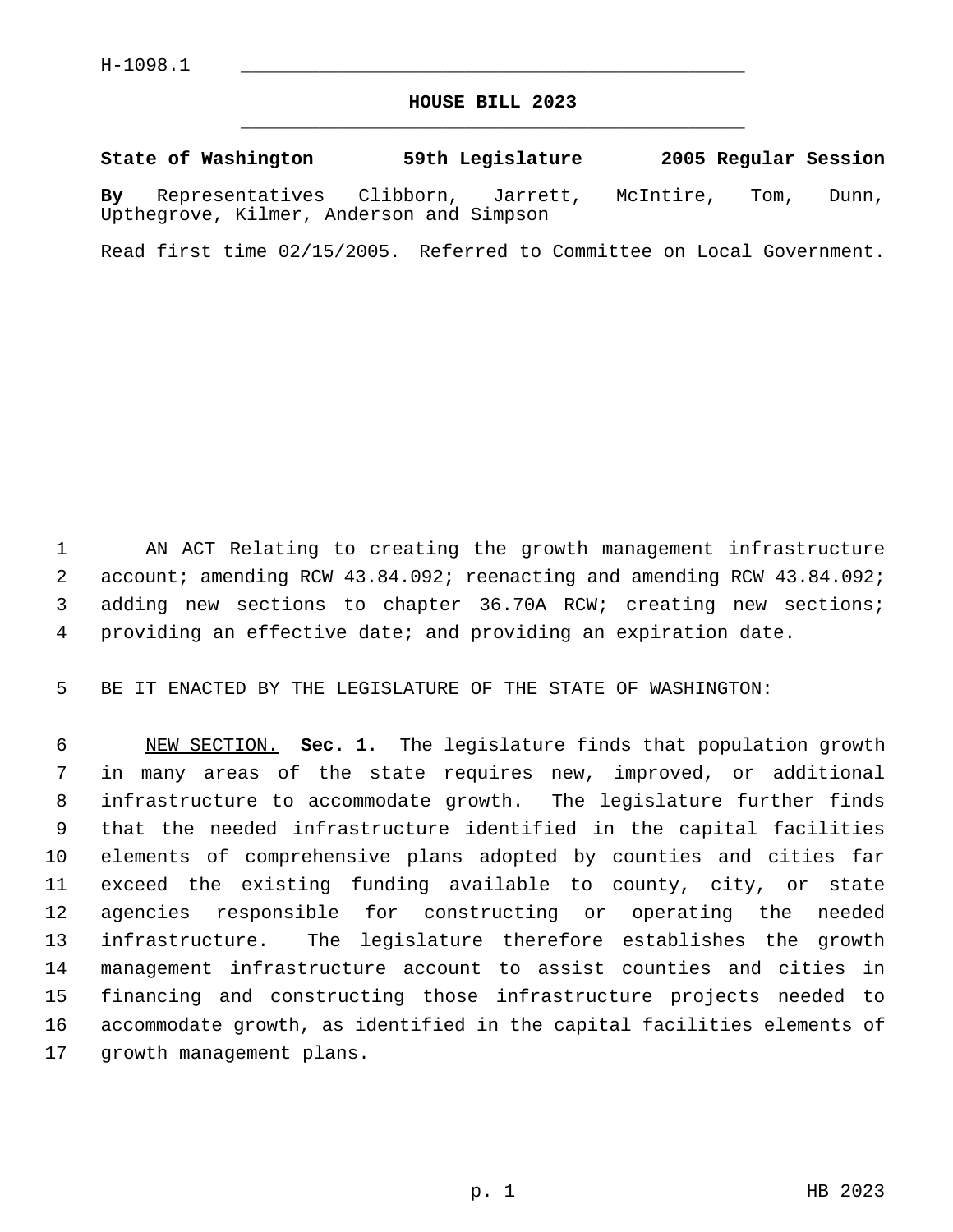NEW SECTION. **Sec. 2.** A new section is added to chapter 36.70A RCW to read as follows:

 For the purposes of sections 3 and 4 of this act, the following definitions apply:

 (1) "Basic service" means that level of service necessary to meet only the minimum level of service sufficient to accommodate growth, specifically:

 (a) For bridge and road projects, a level of service category "c" on a scale of "a" to "f";

 (b) For domestic water projects, a level of service necessary to meet the minimum standards for water systems as set by the department of health;

 (c) For sanitary sewer, storm water, and solid waste/recycling projects, a level of service necessary to meet the minimum standards as established by the department of ecology or the department of health. If no such standards exist, the board shall establish such standards; and

 (d) In no case will project landscaping be considered a minimum level of service.

(2) "Financial assistance" means loans or loan guarantees.

 (3) "General purpose local government" means counties, cities, and towns.

 (4) "Growth infrastructure projects" means the costs of acquisition, construction, reconstruction, rehabilitation, and improvement of those bridges, roads, and domestic water, sanitary sewer, storm sewer, and solid waste/recycling projects necessary to meet the requirements of this chapter.

 (5) "Special purpose local government" means all local governments as defined in RCW 43.155.020, except counties, cities, and towns.

 NEW SECTION. **Sec. 3.** A new section is added to chapter 36.70A RCW to read as follows:

 (1) The growth management infrastructure account is created in the state treasury. Moneys may be placed in the account from the proceeds of bonds when authorized by the legislature or from any other lawful source. The public works board shall use appropriated moneys from the account to provide financial assistance to qualifying local governments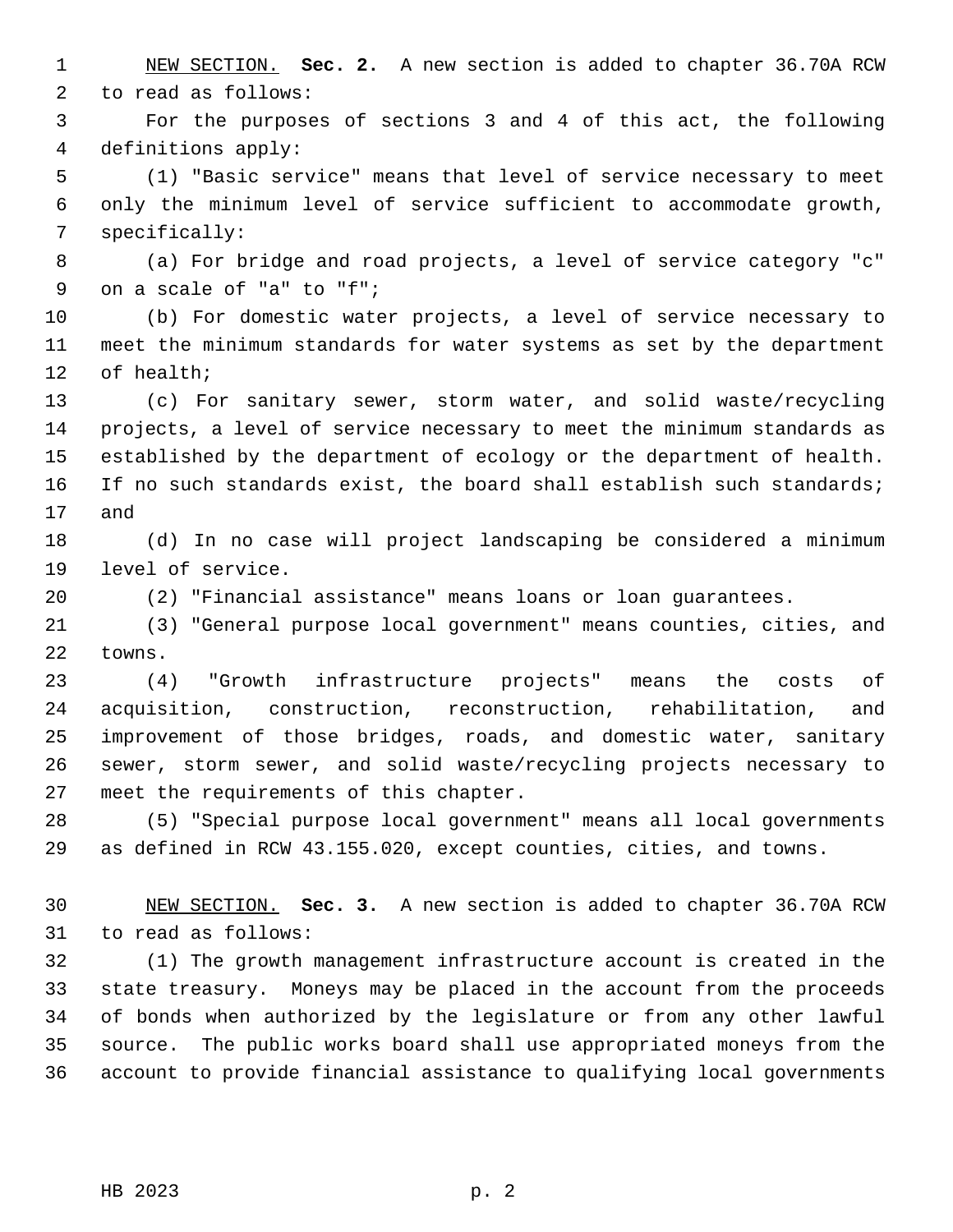for capital costs directly related to providing basic service for growth infrastructure projects necessary to accommodate residential, commercial, and industrial growth.

 (2) The public works board, established in chapter 43.155 RCW, shall manage appropriated funds from the account. The board shall have all responsibilities granted to it under RCW 43.155.040, 43.155.080, and 43.155.090 in carrying out the purposes of this section.

 (3) Existing debt or financial obligations of local governments shall not be refinanced under this chapter. Each local government applicant shall provide documentation of attempts to secure additional local or other sources of funding for projects for which financial assistance is sought under this chapter.

 NEW SECTION. **Sec. 4.** A new section is added to chapter 36.70A RCW to read as follows:

 To qualify for financial assistance local governments must meet the following standards:

(1) For general purpose local governments:

(a) Be in compliance with the provisions of this chapter;

 (b) Demonstrate that the growth infrastructure project is necessary to attract or accommodate the planned population and employment growth;

 (c) Demonstrate that the comprehensive land use plan, the zoning designations, the development regulations, and the capital facilities plan are sufficient to accommodate projected growth; and

 (d) Other criteria the board deems necessary to carry out the purposes of this chapter.

(2) For special purpose local governments:

 (a) Demonstrate that the local government has a capital facilities plan meeting standards established by the board;

 (b) Demonstrate that the growth infrastructure project is necessary to attract or accommodate the planned population and employment growth;

 (c) Demonstrate that the capital facilities plan is compatible with the comprehensive land use plan, zoning designations, and the development regulations of the overlying general purpose local government or governments; and

 (d) Other criteria the board deems necessary to carry out the purposes of section 3 of this act and this section.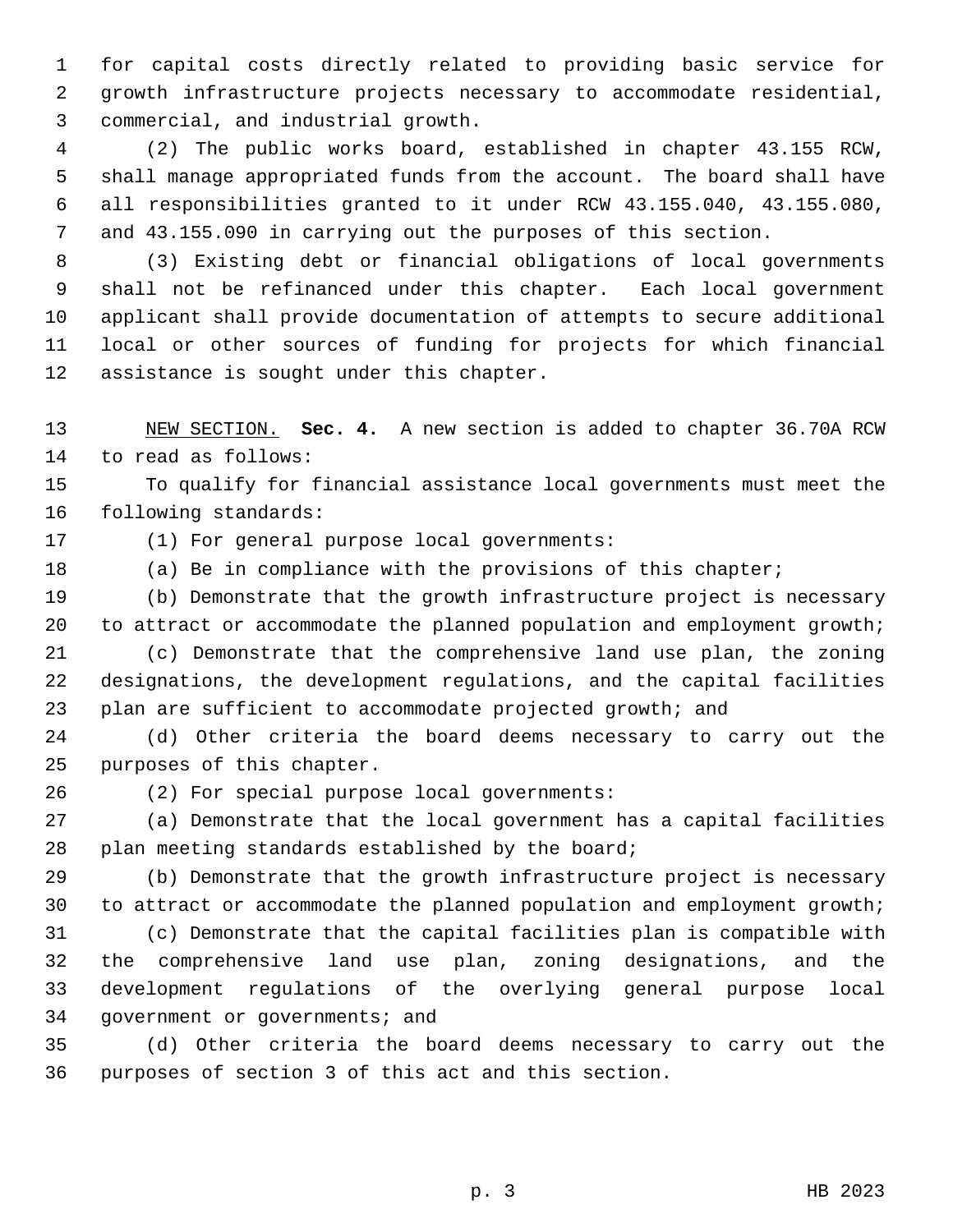NEW SECTION. **Sec. 5.** Nothing in sections 3 and 4 of this act precludes the local government using local funds to construct a project in excess of the minimum level financed under this act.

 **Sec. 6.** RCW 43.84.092 and 2003 c 361 s 602, 2003 c 324 s 1, 2003 c 150 s 2, and 2003 c 48 s 2 are each reenacted and amended to read as follows:

 (1) All earnings of investments of surplus balances in the state treasury shall be deposited to the treasury income account, which account is hereby established in the state treasury.

 (2) The treasury income account shall be utilized to pay or receive funds associated with federal programs as required by the federal cash management improvement act of 1990. The treasury income account is subject in all respects to chapter 43.88 RCW, but no appropriation is required for refunds or allocations of interest earnings required by the cash management improvement act. Refunds of interest to the federal treasury required under the cash management improvement act fall under RCW 43.88.180 and shall not require appropriation. The office of financial management shall determine the amounts due to or from the federal government pursuant to the cash management improvement act. The office of financial management may direct transfers of funds between accounts as deemed necessary to implement the provisions of the cash management improvement act, and this subsection. Refunds or allocations shall occur prior to the distributions of earnings set forth in subsection (4) of this section.

 (3) Except for the provisions of RCW 43.84.160, the treasury income account may be utilized for the payment of purchased banking services on behalf of treasury funds including, but not limited to, depository, safekeeping, and disbursement functions for the state treasury and affected state agencies. The treasury income account is subject in all respects to chapter 43.88 RCW, but no appropriation is required for payments to financial institutions. Payments shall occur prior to distribution of earnings set forth in subsection (4) of this section.

 (4) Monthly, the state treasurer shall distribute the earnings credited to the treasury income account. The state treasurer shall credit the general fund with all the earnings credited to the treasury income account except: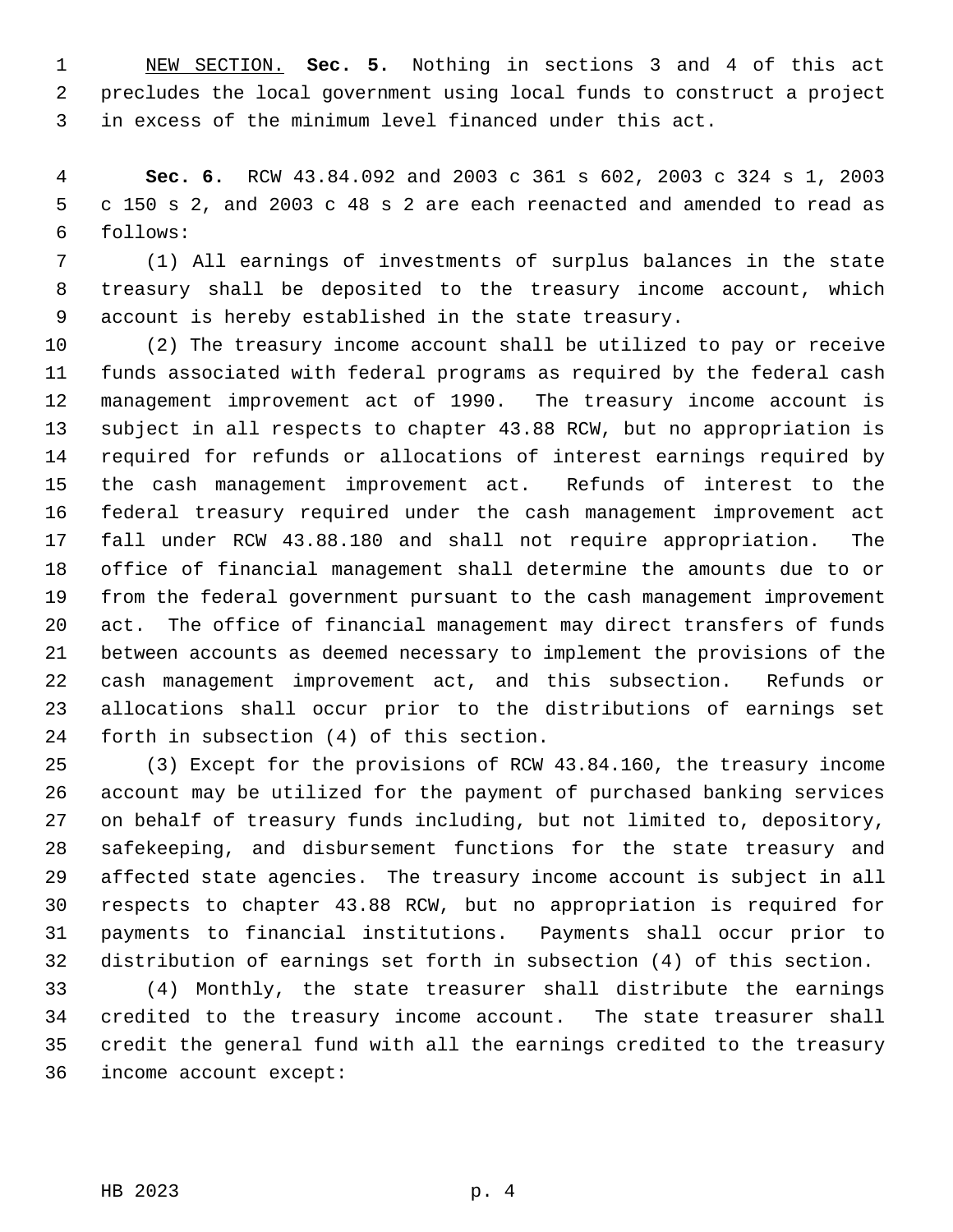(a) The following accounts and funds shall receive their proportionate share of earnings based upon each account's and fund's average daily balance for the period: The capitol building construction account, the Cedar River channel construction and operation account, the Central Washington University capital projects account, the charitable, educational, penal and reformatory institutions account, the common school construction fund, the county criminal justice assistance account, the county sales and use tax equalization account, the data processing building construction account, the deferred compensation administrative account, the deferred compensation principal account, the department of retirement systems expense account, the drinking water assistance account, the drinking water assistance administrative account, the drinking water assistance repayment account, the Eastern Washington University capital projects account, the education construction fund, the election account, the emergency reserve fund, The Evergreen State College capital projects 17 account, the federal forest revolving account, the growth management 18 infrastructure account, the health services account, the public health services account, the health system capacity account, the personal health services account, the state higher education construction account, the higher education construction account, the highway infrastructure account, the industrial insurance premium refund account, the judges' retirement account, the judicial retirement administrative account, the judicial retirement principal account, the local leasehold excise tax account, the local real estate excise tax account, the local sales and use tax account, the medical aid account, the mobile home park relocation fund, the multimodal transportation account, the municipal criminal justice assistance account, the municipal sales and use tax equalization account, the natural resources deposit account, the oyster reserve land account, the perpetual surveillance and maintenance account, the public employees' retirement system plan 1 account, the public employees' retirement system combined plan 2 and plan 3 account, the public facilities construction loan revolving account beginning July 1, 2004, the public health supplemental account, the public works assistance account, the Puyallup tribal settlement account, the regional transportation investment district account, the resource management cost account, the site closure account, the special wildlife account, the state employees'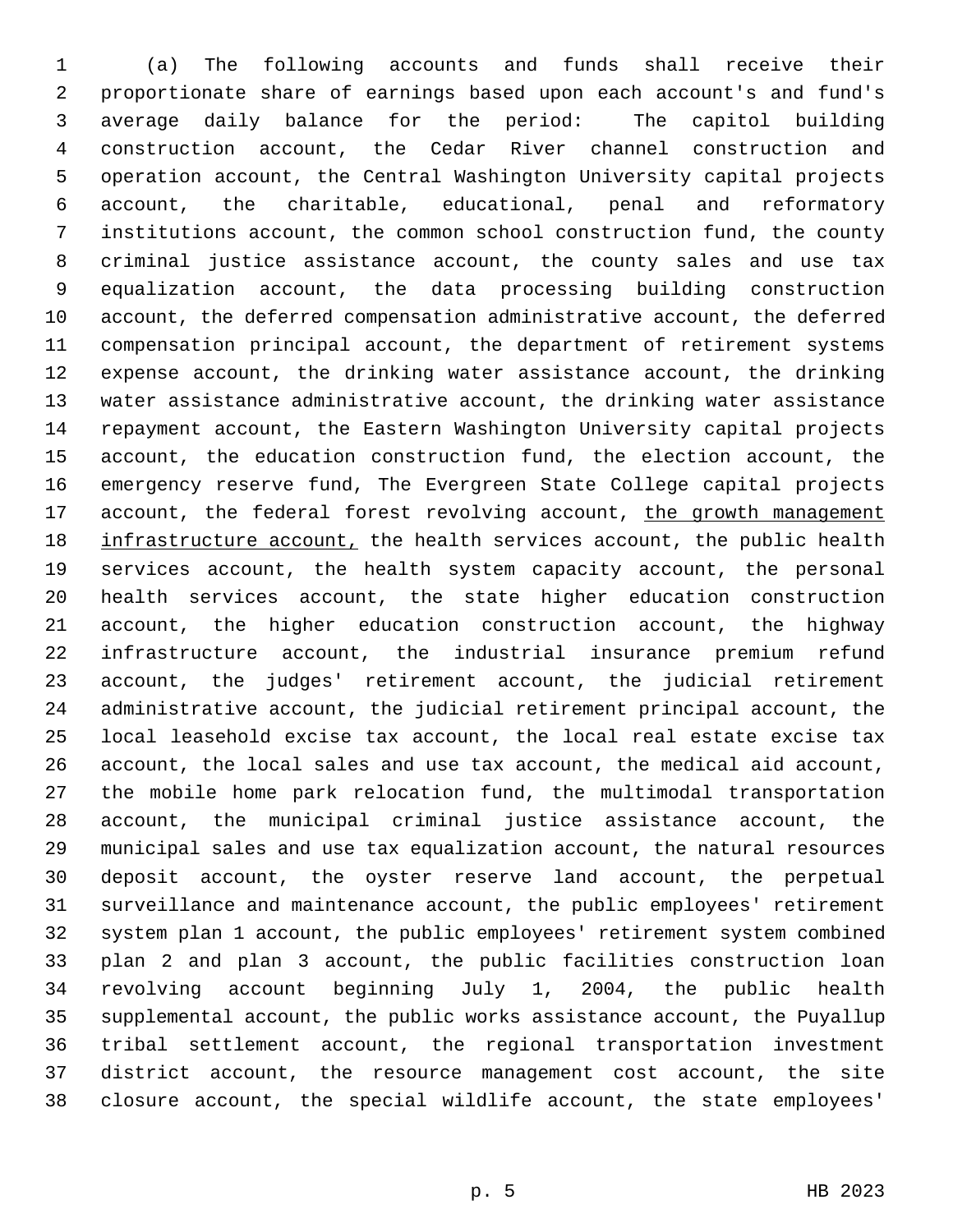insurance account, the state employees' insurance reserve account, the state investment board expense account, the state investment board commingled trust fund accounts, the supplemental pension account, the Tacoma Narrows toll bridge account, the teachers' retirement system plan 1 account, the teachers' retirement system combined plan 2 and plan 3 account, the tobacco prevention and control account, the tobacco settlement account, the transportation infrastructure account, the tuition recovery trust fund, the University of Washington bond retirement fund, the University of Washington building account, the volunteer fire fighters' and reserve officers' relief and pension principal fund, the volunteer fire fighters' and reserve officers' administrative fund, the Washington fruit express account, the Washington judicial retirement system account, the Washington law enforcement officers' and fire fighters' system plan 1 retirement account, the Washington law enforcement officers' and fire fighters' system plan 2 retirement account, the Washington school employees' retirement system combined plan 2 and 3 account, the Washington state health insurance pool account, the Washington state patrol retirement account, the Washington State University building account, the Washington State University bond retirement fund, the water pollution control revolving fund, and the Western Washington University capital projects account. Earnings derived from investing balances of the agricultural permanent fund, the normal school permanent fund, the permanent common school fund, the scientific permanent fund, and the state university permanent fund shall be allocated to their respective beneficiary accounts. All earnings to be distributed under this subsection (4)(a) shall first be reduced by the allocation to the state treasurer's service fund pursuant to RCW 43.08.190.

 (b) The following accounts and funds shall receive eighty percent of their proportionate share of earnings based upon each account's or fund's average daily balance for the period: The aeronautics account, the aircraft search and rescue account, the county arterial preservation account, the department of licensing services account, the essential rail assistance account, the ferry bond retirement fund, the grade crossing protective fund, the high capacity transportation account, the highway bond retirement fund, the highway safety account, the motor vehicle fund, the motorcycle safety education account, the pilotage account, the public transportation systems account, the Puget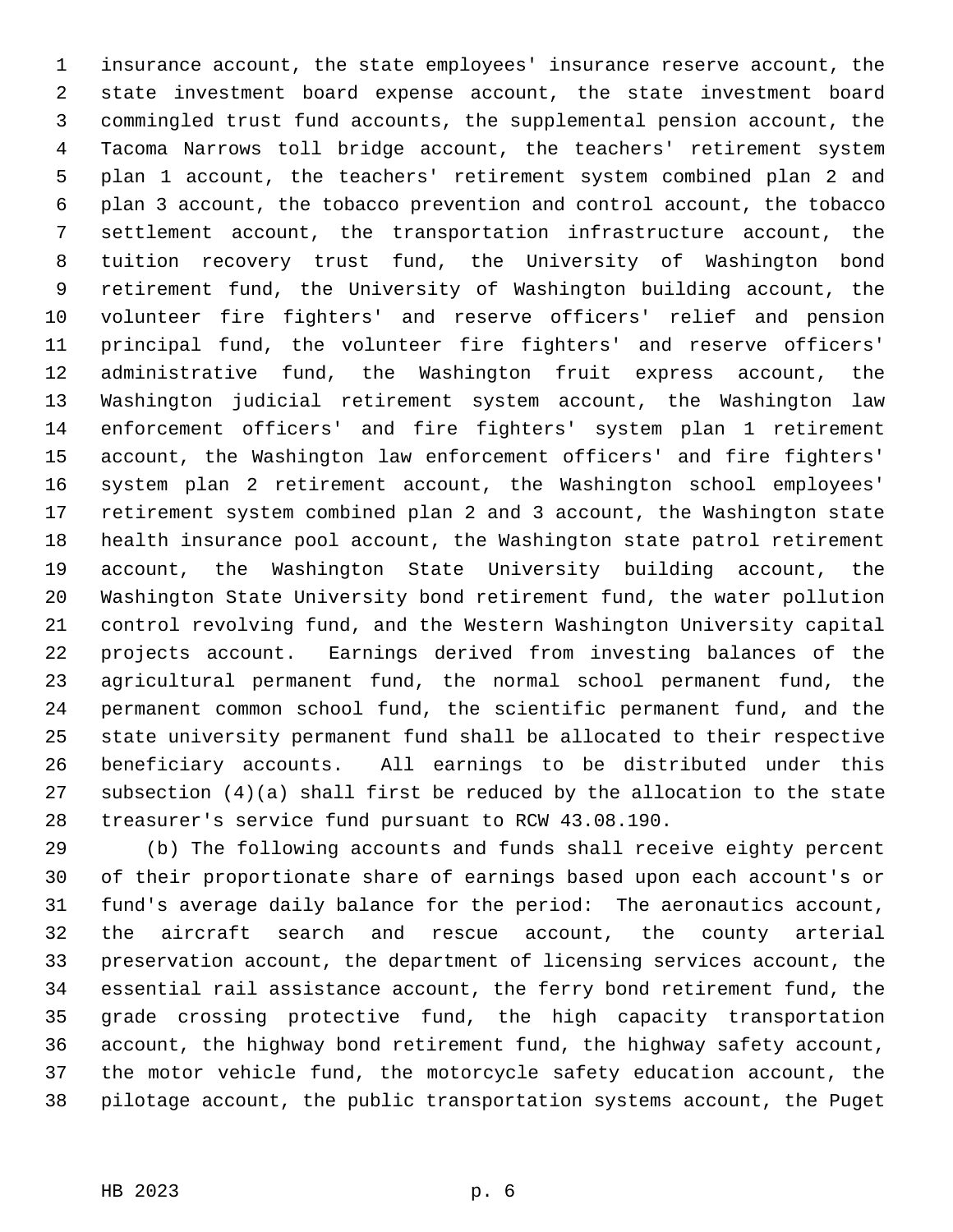Sound capital construction account, the Puget Sound ferry operations account, the recreational vehicle account, the rural arterial trust account, the safety and education account, the special category C account, the state patrol highway account, the transportation 2003 account (nickel account), the transportation equipment fund, the transportation fund, the transportation improvement account, the transportation improvement board bond retirement account, and the urban arterial trust account.

 (5) In conformance with Article II, section 37 of the state Constitution, no treasury accounts or funds shall be allocated earnings without the specific affirmative directive of this section.

 **Sec. 7.** RCW 43.84.092 and 2004 c 242 s 60 are each amended to read as follows:

 (1) All earnings of investments of surplus balances in the state treasury shall be deposited to the treasury income account, which account is hereby established in the state treasury.

 (2) The treasury income account shall be utilized to pay or receive funds associated with federal programs as required by the federal cash management improvement act of 1990. The treasury income account is subject in all respects to chapter 43.88 RCW, but no appropriation is required for refunds or allocations of interest earnings required by the cash management improvement act. Refunds of interest to the federal treasury required under the cash management improvement act fall under RCW 43.88.180 and shall not require appropriation. The office of financial management shall determine the amounts due to or from the federal government pursuant to the cash management improvement act. The office of financial management may direct transfers of funds between accounts as deemed necessary to implement the provisions of the cash management improvement act, and this subsection. Refunds or allocations shall occur prior to the distributions of earnings set forth in subsection (4) of this section.

 (3) Except for the provisions of RCW 43.84.160, the treasury income account may be utilized for the payment of purchased banking services on behalf of treasury funds including, but not limited to, depository, safekeeping, and disbursement functions for the state treasury and affected state agencies. The treasury income account is subject in all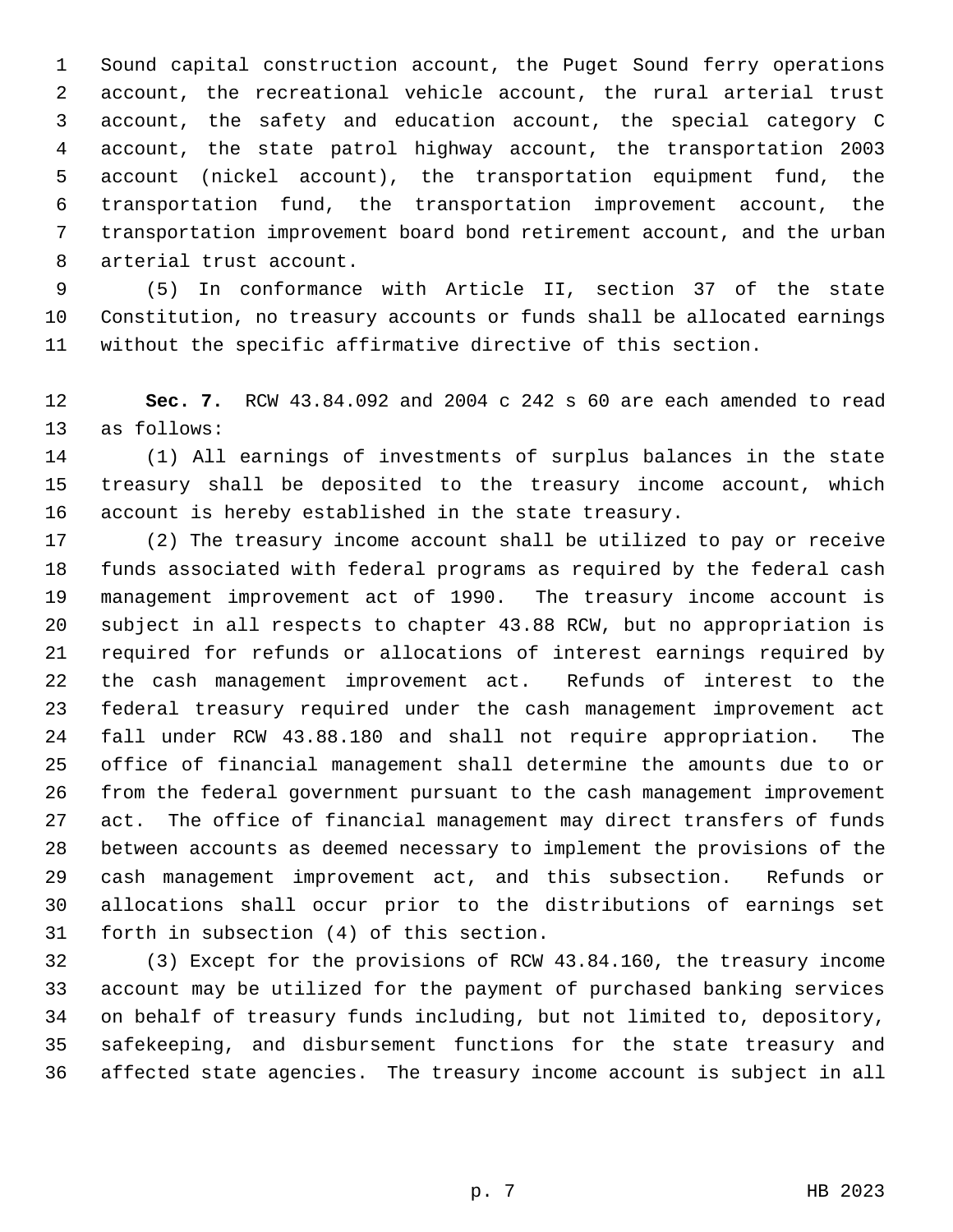respects to chapter 43.88 RCW, but no appropriation is required for payments to financial institutions. Payments shall occur prior to distribution of earnings set forth in subsection (4) of this section.

 (4) Monthly, the state treasurer shall distribute the earnings credited to the treasury income account. The state treasurer shall credit the general fund with all the earnings credited to the treasury income account except:

 (a) The following accounts and funds shall receive their proportionate share of earnings based upon each account's and fund's average daily balance for the period: The capitol building construction account, the Cedar River channel construction and operation account, the Central Washington University capital projects account, the charitable, educational, penal and reformatory institutions account, the common school construction fund, the county criminal justice assistance account, the county sales and use tax equalization account, the data processing building construction account, the deferred compensation administrative account, the deferred compensation principal account, the department of retirement systems expense account, the drinking water assistance account, the drinking water assistance administrative account, the drinking water assistance repayment account, the Eastern Washington University capital projects account, the education construction fund, the election account, the emergency reserve fund, The Evergreen State College capital projects 24 account, the federal forest revolving account, the growth management 25 infrastructure account, the health services account, the public health services account, the health system capacity account, the personal health services account, the state higher education construction account, the higher education construction account, the highway infrastructure account, the industrial insurance premium refund account, the judges' retirement account, the judicial retirement administrative account, the judicial retirement principal account, the local leasehold excise tax account, the local real estate excise tax account, the local sales and use tax account, the medical aid account, the mobile home park relocation fund, the multimodal transportation account, the municipal criminal justice assistance account, the municipal sales and use tax equalization account, the natural resources deposit account, the oyster reserve land account, the perpetual surveillance and maintenance account, the public employees' retirement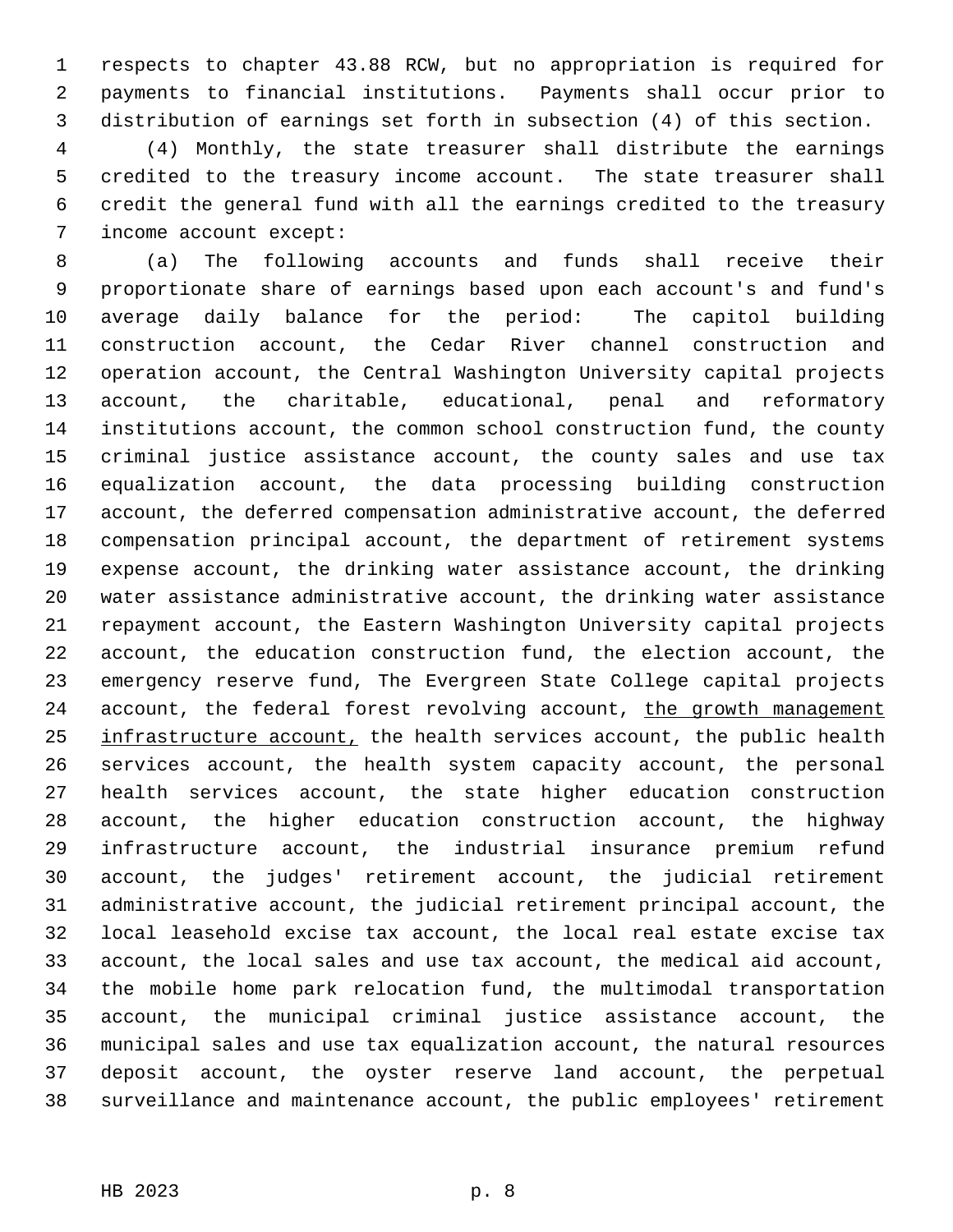system plan 1 account, the public employees' retirement system combined plan 2 and plan 3 account, the public facilities construction loan revolving account beginning July 1, 2004, the public health supplemental account, the public works assistance account, the Puyallup tribal settlement account, the regional transportation investment district account, the resource management cost account, the site closure account, the special wildlife account, the state employees' insurance account, the state employees' insurance reserve account, the state investment board expense account, the state investment board commingled trust fund accounts, the supplemental pension account, the Tacoma Narrows toll bridge account, the teachers' retirement system plan 1 account, the teachers' retirement system combined plan 2 and plan 3 account, the tobacco prevention and control account, the tobacco settlement account, the transportation infrastructure account, the tuition recovery trust fund, the University of Washington bond retirement fund, the University of Washington building account, the volunteer fire fighters' and reserve officers' relief and pension principal fund, the volunteer fire fighters' and reserve officers' administrative fund, the Washington fruit express account, the Washington judicial retirement system account, the Washington law enforcement officers' and fire fighters' system plan 1 retirement account, the Washington law enforcement officers' and fire fighters' system plan 2 retirement account, the Washington public safety employees' plan 2 retirement account, the Washington school employees' retirement system combined plan 2 and 3 account, the Washington state health insurance pool account, the Washington state patrol retirement account, the Washington State University building account, the Washington State University bond retirement fund, the water pollution control revolving fund, and the Western Washington University capital projects account. Earnings derived from investing balances of the agricultural permanent fund, the normal school permanent fund, the permanent common school fund, the scientific permanent fund, and the state university permanent fund shall be allocated to their respective beneficiary accounts. All earnings to be distributed under this subsection (4)(a) shall first be reduced by the allocation to the state treasurer's service fund pursuant to RCW 43.08.190.

 (b) The following accounts and funds shall receive eighty percent of their proportionate share of earnings based upon each account's or